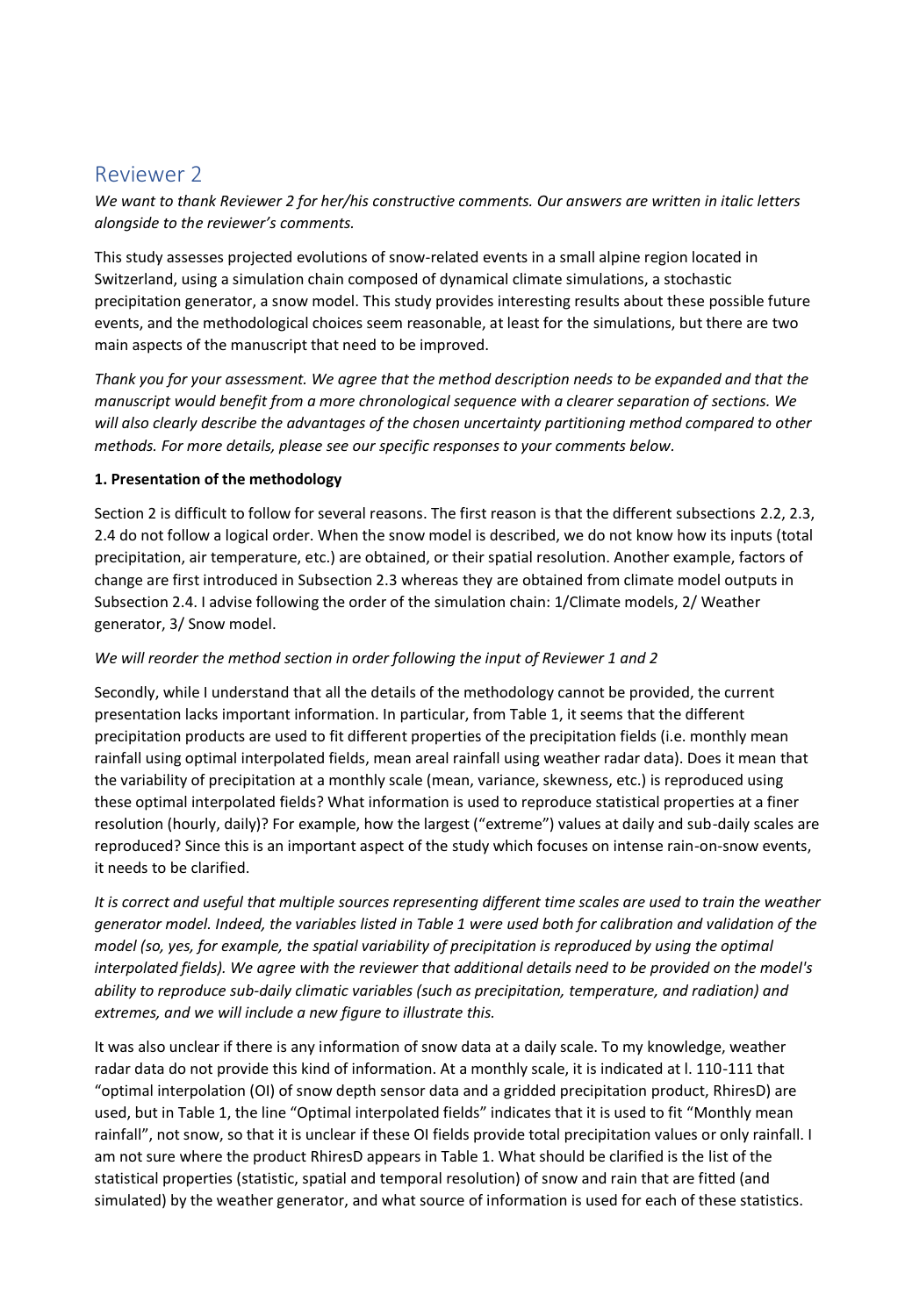*We did not use daily snow data for training the weather generator. On a monthly level, we did so in the form of updated total precipitation to improve the standard Swiss precipitation product RhiresD, which suffers from a suboptimal station distribution at higher elevations as well as from undercatch of unshielded precipitation gauges. Using the optimal interpolation described in Magnusson et al. (2014), we assimilated daily snow depth measurements using RhiresD as the background field.* 

*We will specify the use of snow information in more detail and also include more information about the interpolation of the precipitation used to train the weather generator.*

At l. 131, it is indicated that factors of change are calculated, but no details are provided. For example, the factors of change are usually computed with respect to a reference period, but I could not find this information.

*A control period of 30 years was used to compute the factors of change for mean temperature and precipitation change. We will add this information and explain the factors of change further.* 

### **2. Uncertainty assessment**

The uncertainty assessment really puzzled me. There is a large number of publications on uncertainty partitioning for climate model simulations (Déqué et al., 2007; Hawkins and Sutton, 2009; Northrop and Chandler, 2014; and many others). These papers all apply an Analysis of Variance (ANOVA) method which provides a clear and rigorous framework in order to obtain a total variance and its components. The different contributions logically sum to one. I do not really understand the approach proposed in Fatichi et al. (2016) which is based on the evaluation of percentile ranges. At l. 154, it is indicated that the 5-95th percentiles obtained from the ten climate models actually refer to the minimum and the maximum, which seems to be a major flaw of the method. Low and high percentiles cannot be obtained from a very limited number of climate simulations (even if you emulate these simulations) and the evaluation of the dispersion (variance) is the best that you can obtain. Secondly, I cannot understand how we can interpret the different contributions if they do not sum to one (l. 167). Fractional uncertainty, as a percentage (e.g. Fig. 3 in Hawkins and Sutton, 2009) provides a direct assessment of the most important contributors to the uncertainty.

*We follow the uncertainty partition method described by Fatichi et al. (2016), which is significantly different from other partition methods (such as the one described by Hawkins and Sutton that the reviewer mentioned). In our case, the reason to use the first method and not the second is that it is more suitable for the situation where you have the complete internal climate variability - model uncertainty - scenario uncertainty chain (as obtained from the AWE-GEN-2d model). We do agree that the method that we used is not described sufficiently (as the first reviewer noted as well) and we will revise the method section to explain the method and how we use quantile ranges. Using Fatichi et al.'s method, the fractional uncertainty contribution cannot be summed to one, but to interpret the different contributions, they do not need to be summed to one. Due to the reviewer comment, we see the need to explain the method and its differences from other uncertainty partitioning methods in more detail. We will therefore extend that section of the manuscript.* 

At l. 164-165, it is indicated that "weights [are used] to avoid overweighting days with only low climate change signal uncertainty". I do not see the problem of having a low climate change signal uncertainty, and why it becomes a problem using your approach.

*We have chosen to weight the annual mean of daily fractional uncertainties with daily total uncertainty. This is, in our opinion, meaningful because for days with a low total uncertainty the distribution between the uncertainty sources is of minor importance. These days may, however, substantially influence this distribution in a non-weighted annual mean. We will clarify this procedure in more detail in the revised manuscript.*